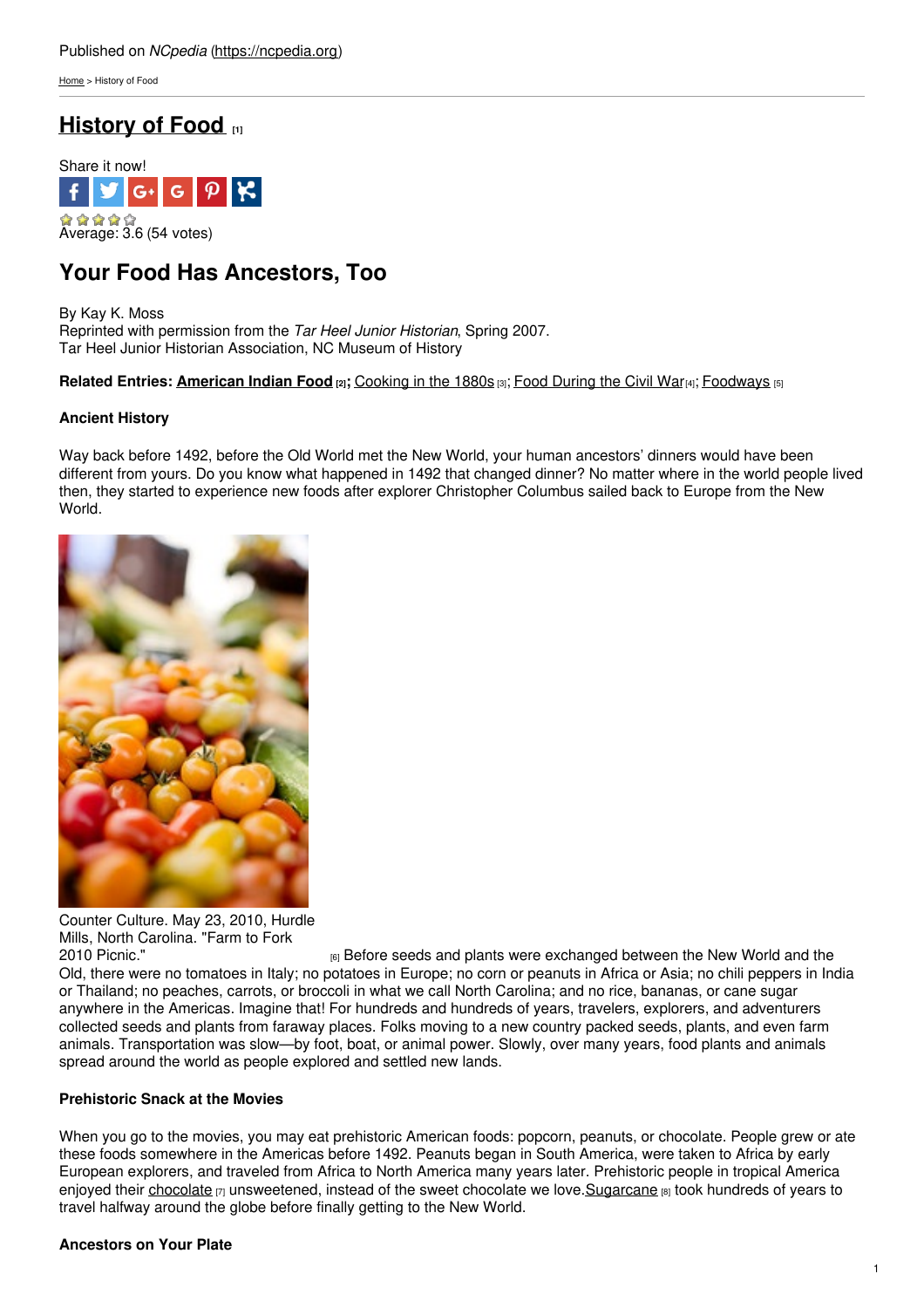Suppose you sit down to a delicious dinner of turkey, corn, broccoli, and carrots, with banana pudding for dessert. What a global dinner plate! Let's trace the genealogies, or where the foods came from.

Turkey and corn are native American foods that the original North Carolinians ate, but seeds for the first broccoli and carrots in North Carolina came here with European settlers. Spanish or Portuguese explorers to Central and South America brought bananas' ancestors from Africa. Today we eat the descendants of those bananas. Read the stickers on your bananas to find out where they were grown.

[Corn](http://www.freshforkids.com.au/veg_pages/corn/corn.html) [9], the "Most Useful Grain"John [Lawson](https://ncpedia.org/biography/lawson-john-0) [10]—an Englishman who explored the interior of the Carolinas in 1701– wrote that "the Indian Corn, or Maiz, proves the most useful Grain in the World; and had it not been for the Fruitfullness of this Species, it would have proved very difficult to have settled some of the Plantations in America." In most parts of the world, the most ancient and basic dish is a hot cereal made of whatever grain grows best in that place. So, the most historic North Carolina food may be grits, or mush, made of ground-up, dried corn. Mush has other names—such as porridge, hasty pudding, or loblolly—in other places.

Even before the first Europeans and Africans arrived in present-day North Carolina, American Indians were grinding and cooking dried corn. The newcomers soon learned to eat this cornmeal mush. During the decades of European settlement, mush was the usual breakfast and supper dish. People often served it with butter, milk, or meat drippings (grease from cooking meat). Mush with drippings was the ancestor of today's grits with "red-eye gravy" (country ham drippings) or sausage gravy.

Here is a simple recipe for mush: Boil 1 cup of cornmeal and a little salt in 4 cups of water. Stir often until thickened (about half an hour).

Since ancient times, cornmeal also has been made into a simple bread with many names: hoecake, johnnycake, journey cake, ash cake, griddle cake, or pone. North Carolinians still like their corn bread!

#### **Sweets and Treats**

[Sugarcane](http://www.livescience.com/4949-sugar-changed-world.html) <sup>[8]</sup> may have the most amazing genealogy of all. It was first domesticated about 8000 BC in New Guinea. People then introduced this wonderful plant to Asia, before sharing it from place to place across Asia to the Middle East and on across Africa. Sugarcane finally reached Spain about AD 900. From there it went to the Caribbean on Columbus's second voyage in 1493. What a journey! On a map of the world, trace the spread of sugarcane across the warm regions of the Eastern and Western hemispheres.

[American](http://www.archives.gov/research/arc/topics/native-americans/) Indians [11] made syrup and sugar from the sap of maple and other trees. Colonists imitated their methods. They also brought the European honeybee to America in the 1630s. The common sweeteners available in early colonial North Carolina were honey, maple sugar, and maple syrup. Neither was plentiful, and cane sugar from islands in the Caribbean cost a lot. By 1650, tropical America produced much of the world's sugar. At that point, both cane sugar and molasses (sugar cane syrup) could be gotten easily in the Carolinas, but they were expensive. The syrup we now know as molasses is made from sorghum cane, not sugarcane. Sorghum was grown in America starting in the mid-1800s.

In early America, sweeteners of all sorts proved scarce. It is hard for us to imagine cookies, almonds, or raisins being a rare treat. That was indeed the case on the North Carolina frontier. According to the Records of the [Moravians](https://ncpedia.org/moravians) [12]in North Carolina, on Christmas 1760 in the Moravian settlement at [Bethania](http://www.carolana.com/NC/Towns/Bethania_NC.html) [13], "At the close of the service each [child] received a pretty Christmas verse and a ginger cake, the first they had ever seen." In 1761—along with goods for the community's store—a merchant from Charleston, South Carolina, sent the North Carolina Moravian children "a small keg of almonds and raisins."

#### **Curious Travels of the Potato**



USDAgov. November 18, 2010. ["10di1554-04."](https://www.flickr.com/photos/usdagov/5216027139/) [14]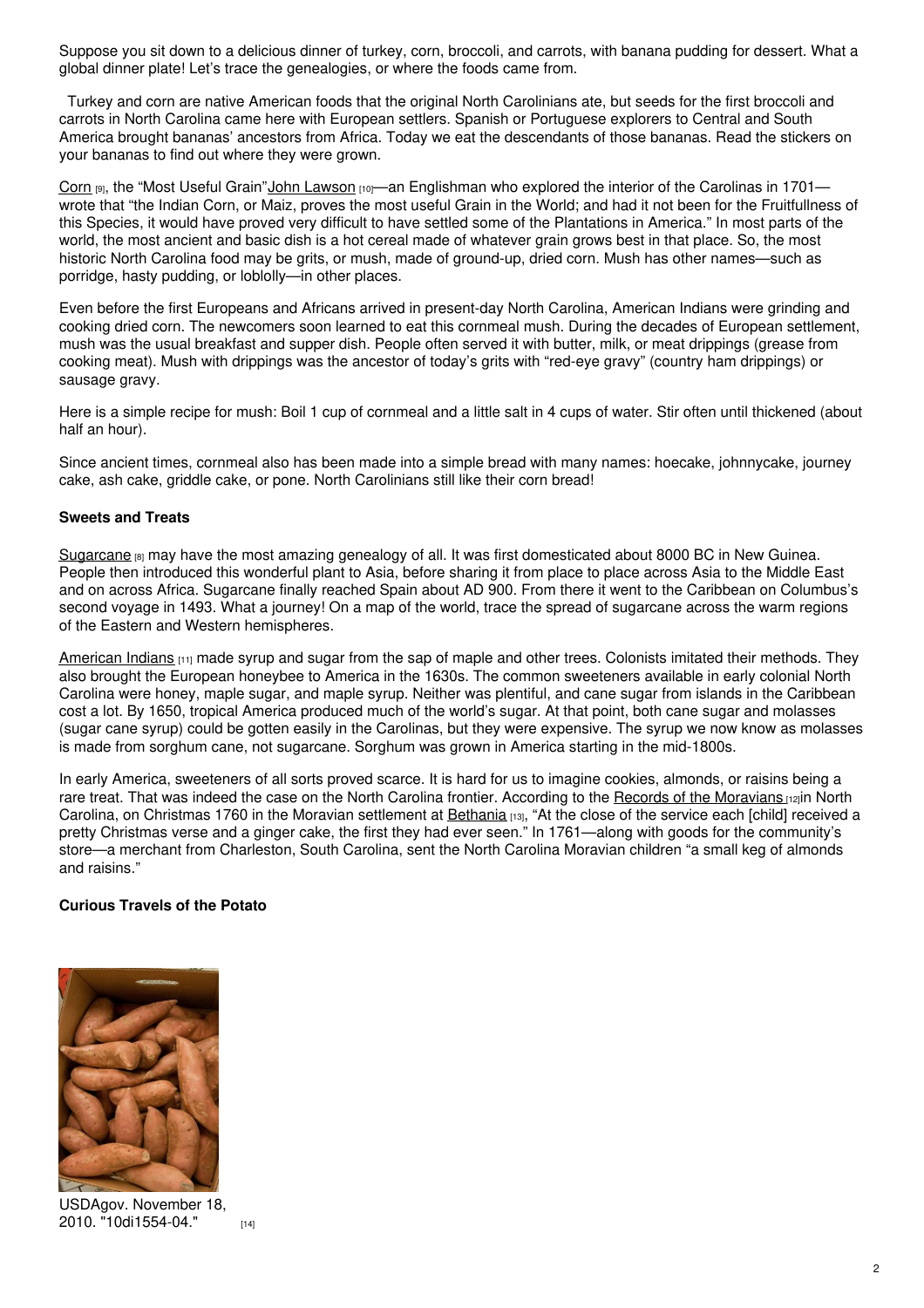The "Irish potato" is not Irish at all! Over two centuries, the potato traveled from South America to Europe and finally to the American colonies, including North Carolina. Potatoes originally grew only in South America, where Spanish and Portuguese explorers discovered them in the 1500s. Learning that potatoes could be kept for a while without spoiling and were good foods for long voyages, the explorers carried them home. Potatoes then were grown for sailors and fishermen, who introduced the handy root vegetable to the lands their ships visited during the 1600s. Since potatoes grew well in Europe and produced more calories per acre than other crops, they became a favorite, especially in Ireland. By the 1700s, European settlers had brought potatoes to North America.

## **Get the Fat Out In?**

Today everyone talks about "good" and "bad" fat. We are cautioned to get the fat out of our diets—to eat fewer fatty foods and avoid serious health problems such as heart disease, cancer, and diabetes. It is hard not to eat too much fat, with french fries, doughnuts, pastries, and more tempting us. We need fat to be healthy—just the "good" kinds, and not too much. Before the 1900s, most people, including those in North Carolina, hungered for more fat. Their diets often were low in this nutrient needed to furnish fuel for activity and to keep them warm, a problem that continues in much of the world.

"Bears are rather large, more than 300 lbs. in weight. Bear meat is considered very wholesome, and Bear fat, with salad, is as good as Olive Oil." (from Records of the [Moravians](http://www.ncpublications.com/documentaries/moravians.htm) in North Carolina<sub>[15]</sub>, 2:577) American Indians, Europeans, and Africans in early North Carolina hunted bears and enjoyed their fat. People also ate opossum, beaver, and groundhog for their fat meat. Plump, delicious passenger pigeons were hunted in such large numbers that they became extinct. After explorers and settlers brought hogs to North Carolina, bacon, ham, and lard became common sources of fat.

## **Ketchup**

If you could time-travel to the Revolutionary War period, you would be very surprised at the ketchup that might flavor your food. The first ketchups were made of mushrooms or walnuts. They were more like today's Worcestershire sauce and other spicy brown steak sauces. You would not have tasted tomato ketchup until the 1800s. Handwritten recipes (ca. 1816–1834) left by the [Cameron](http://www.lib.unc.edu/mss/inv/c/Cameron_Family.html) family [16] of central North Carolina included the newly fashionable tomato ketchup, as well as the traditional mushroom and walnut versions.

## **The Thanksgiving 'Possum**

Opossum meat may not show up on your dinner plate, but it has shown up on many others!

Lawson, the 1701 traveler, wrote: "At Night we kill'd a Possum, being cloy'd [or "full up" from eating] with Turkeys, made a Dish of that, which tasted much between young Pork and Veal; their Fat being as white as any I ever saw." Even in the 1900s, people commonly caught opossums, caged them, and fed them things like corn and sweet potatoes to try and improve their flavor before cooking them. Some people preferred opossum meat instead of turkey for Thanksgiving dinner!

## **Holiday Meat Pie?**

Does turkey with dressing make you think of Thanksgiving or Christmas dinner? If you lived orNorth [Carolina's](https://ncpedia.org/history/colonial/early-settlement) frontier [17] in the 1700s, you might have eaten roasted turkey, chicken, or goose often. The really special dish for harvest feasts, barn raisings, and other celebrations was a meat pie. A meat pie required more ingredients and was harder to cook than a roasted bird. Although often called a "sea pie," it did not contain seafood, but meat preserved with salt, which kept well even on a sea voyage. A typical meat pie might have included ham, along with chicken and onions, potatoes, or apples.

Have you eaten chicken pie? Modern chicken pies are the descendants of those early sea pies. A homemade meat pie is still a delicious treat. Perhaps you might like to add one to Thanksgiving dinner to remember your ancestors' feasts.

## **Spring Tonic**

At the end of winter in colonial times, many people were unhealthy after months of eating dried foods such as corn and beans, and salt-cured foods like ham, bacon, and pickles. Those first springtime greens acted like a miracle medicine. Folks of every cultural group harvested early chickweed and wild mustard greens, then lamb's-quarter and pokeweed, to go with greens grown in their gardens. Eggs also were plentiful in spring. A dish of greens and eggs cooked together was a favorite tonic for restoring strength and health.

## **In Season**

Before your grandparents' day, fresh produce was available only "in season."

Families ate fruits and vegetables grown in backyard gardens and on nearby farms. They enjoyed salad greens in spring and early summer. They got fresh strawberries only in May. Folks looked forward to tomatoes, green beans, and corn-onthe-cob in summer. Root vegetables and pumpkins starred on autumn tables. To get through winter, people relied on fruits and vegetables they had dried or "canned." Tropical fruits like bananas and oranges did not grow in North Carolina. They came by ship from the Caribbean to Wilmington or other ports, and therefore, these fruits were expensive and available at limited times.